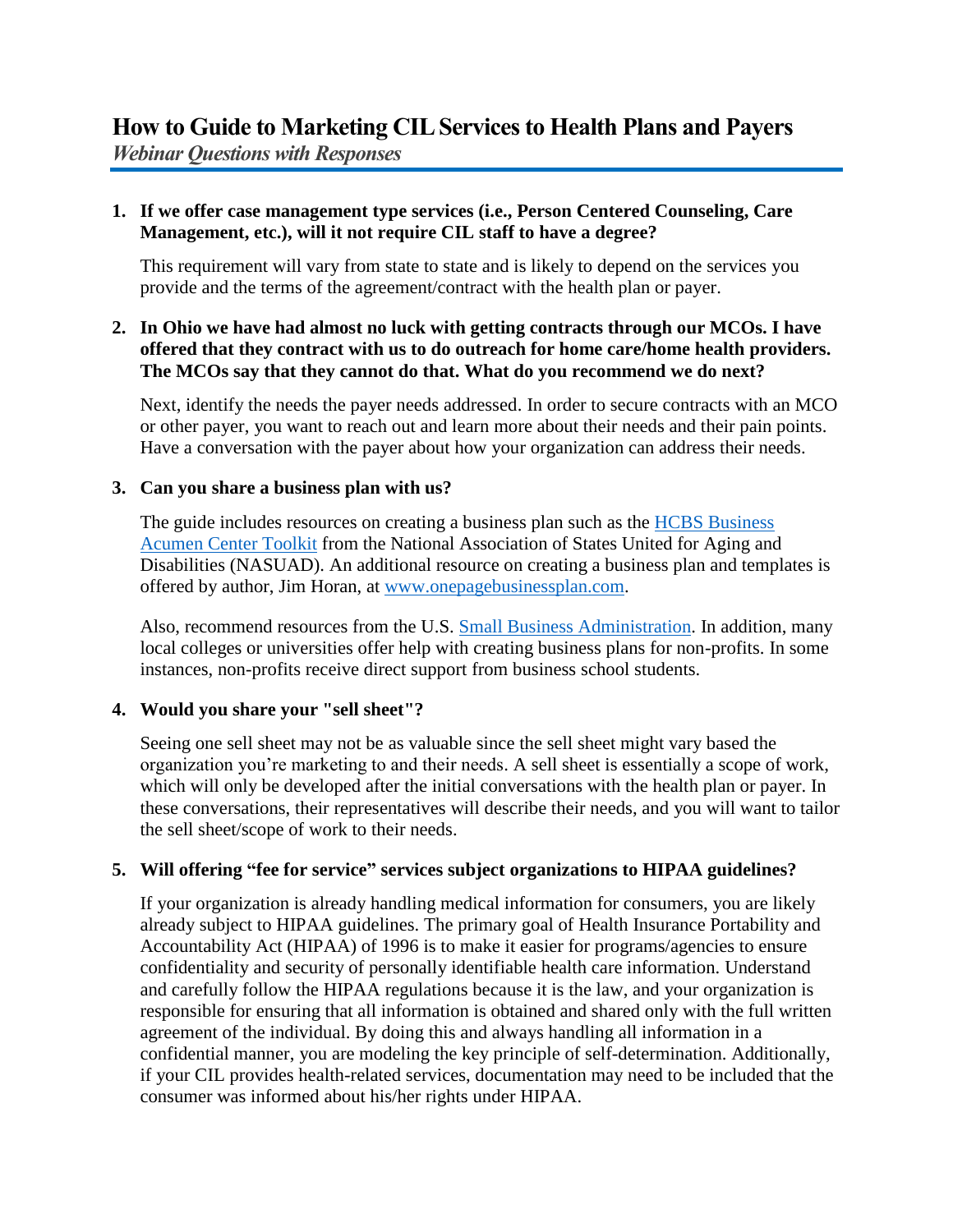To learn more about HIPAA guidelines, please view the "HIPAA & HITECH Compliance for CBO-Healthcare Partnerships" webinar at [https://vimeo.com/asaging/review/285423774/a54f3452ef.](https://vimeo.com/asaging/review/285423774/a54f3452ef)

#### **6. Have you seen any data that shows the effect that home modifications have on health outcomes?**

The following references may be useful: [The Role of Human Factors in Home Health Care:](https://www.ncbi.nlm.nih.gov/books/NBK210046/)  [Workshop Summary;](https://www.ncbi.nlm.nih.gov/books/NBK210046/) [Client-centered home modifications improve daily activity](https://www.ncbi.nlm.nih.gov/pmc/articles/PMC2857667/)  [performance of older adults.](https://www.ncbi.nlm.nih.gov/pmc/articles/PMC2857667/)

# **7. What type of fee structure do you have to provide services?**

There's no "one size fits all" fee structure. When determining a fee structure to use, consider your cost of delivering the service, the operating margin that covers your risk in the market, and the value to the purchaser. It is important to assess and estimate the cost of your risk because you are taking on a business venture with exposure and some unknowns. This will be different than your state contracts where you are given a certain cost per unit or service. For example, you might have a contract to provide services with no guaranteed minimum, so there is a risk that you do not provide the number of services you estimated.

If you're looking for resources to develop pricing models, [The SCAN Foundation](https://www.thescanfoundation.org/) has developed [pricing tools](https://www.thescanfoundation.org/tools-community-based-organizations) specifically targeted towards CBOs to help value and price their services. You could also reach out to your local college or business school.

# **8. How would you recommend a CIL or CBO prioritize working with health plans and payers when the staff is already spread thin?**

Your organization will want to build the program around the cost of adding new staff as there will be additional demands on your organization while working with health plans. However, plan to start small by utilizing your own staff to fill the needed roles while you prepare to hire the needed staff. You will want to know that when you're providing the service to "x" number of people that you will then need to hire a new person.

# **9. As CIL staff, how can we promote the concept of empowerment and non-case management, if we are expected to fill a case management role by MCO's?**

This will be a continuous process throughout the relationship with the MCO's. Even though the MCO is contracting with your organization for community-based case management services, there are opportunities to promote this concept:

- If applicable, attempt to include protocols/language that incorporates the independent living philosophy in the agreement;
- Share training activities that promote person centered practices that put the person first; or
- Consider reframing the type of service (e.g., "community case management, "Person Centered Counseling".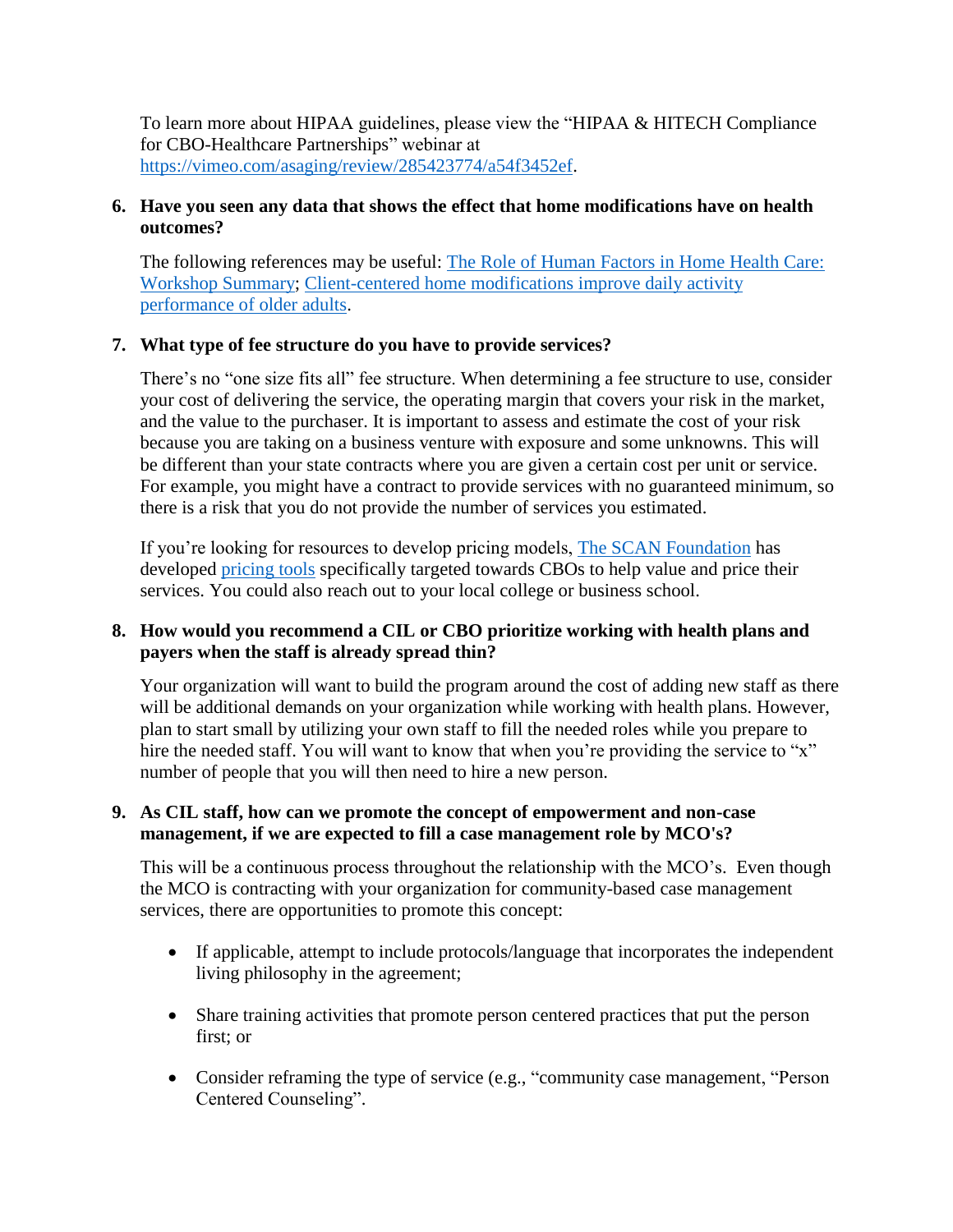In regards to empowerment, people have to understand that consumers will need more involvement and help from CIL staff when they're in a health crisis. The intensity of support provided during a health crisis differs from daily independent living support. However, the need for more attention is only short-term until the consumer is in better health. You have to educate the consumers and health plans on the importance of the consumer direction program you use.

#### **10. As an Area Agency on Aging, we recently partnered with an MCO for case management services. How do we learn specific billing procedures, codes, etc.? We are new and they, the MCO, seems well versed for long-term care (LTC) and doctor offices, but community case management seems somewhat new to them to offer specific help.**

If it's related to your state's Medicaid program, every state's program is unique. Additionally, part of addressing this is understanding what the appropriate billing code and activity might be. However, if this is a contract with an MCO, then there should be some agreed upon rate where "we will perform this procedure for 'x' rate". You must get the billing straight in your contract, and if there are specific questions or concerns regarding billing, it might be worthwhile to have your MCO train your staff/organization.

#### **11. We are finding that providing occupational therapy services at a CIL is very challenging when interfacing with the healthcare reimbursement bureaucracy, which does not recognize CILs as a place where such services are reimbursable. Any examples you are aware of where this has been accomplished?**

Occupational therapy must be provided by a properly credentialed occupational therapist. Licensure requirements set in each state for occupational therapists and occupational therapy assistants. For specific state licensure requirements consult the state occupational therapy regulatory agency. The health payer may require other certifications. For more about credentialing, see [The OT Alphabet Soup: Occupational Therapy Credentials.](https://www.newgradoccupationaltherapy.com/ot-alphabet-soup-occupational-therapy-credentials) If the health payer is reluctant to contract for the service, even if your staff are properly credentialed, you must address this as a marketing challenge.

#### **12. I want to know about other CILs contracting with MCOs to do relocation from nursing facilities & other services.**

This will vary as some CILs have direct agreements with MCOs and some work in a partnership with other organizations but do not have the contract themselves. Webinar presenter, Orion Bell, gives the example that as an Area Agency on Aging (AAA) his organization has an agreement with a CIL to support the transitions around Money Follows the Person (MFP). The CIL does not have the contract with the MCO; however, the AAA works with them. Collaborating with other CBOs can elevate the strength you have in working with MCOs or other health plans and payers.

# **13. What if the payment does not cover the expenses?**

Webinar presenter, Patricia Yeager, shares that her CIL works with the State Vocational Rehabilitation (VR) agency to provide employment services. However, the payment from the VR agency does not cover all the expenses. The board and other leaders of the CIL she directs believe the value of the service is so important that they subsidize it. In order to do